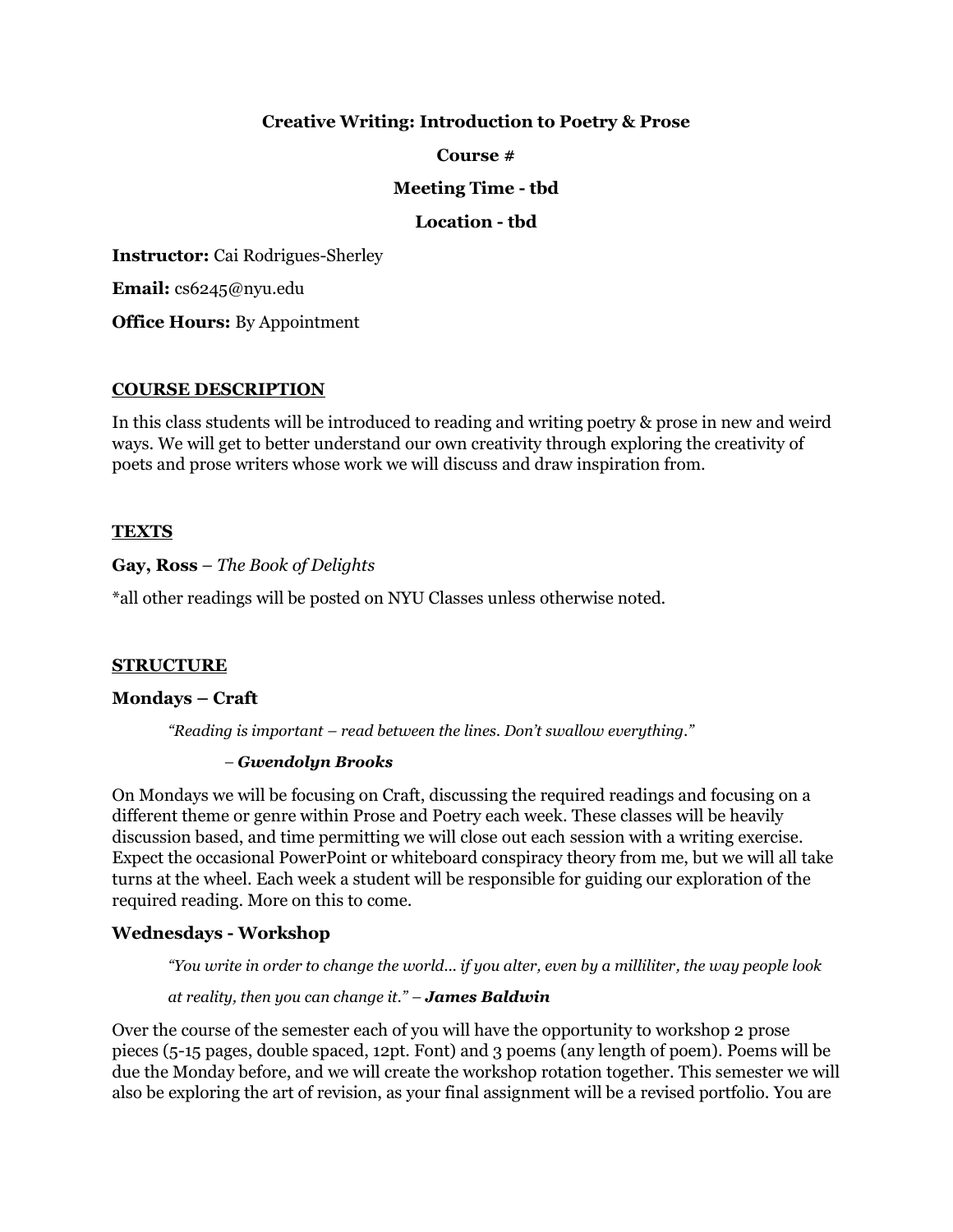expected to come to workshops prepared with constructive feedback for each of the writers being workshopped that week. More on this to come.

## **Attendance**

Because this class is focused on reading and discussing the work of your peers as well as that of the authors we are studying, your presence is essential. Students are afforded two unexcused absences over the course of the semester. After that, every missed class will result in a grade deduction (e.g. "B+" becomes "B"). Additionally, please avoid being late, especially on workshop days. Our time together is limited, and we want all the writers in the room.

## **Technology**

Our work requires us to pay attention – to the readings, to writing, and to each other. During class I expect all unnecessary devices & electronics tucked away out of sight. In this hybrid world, some technology may be necessary to get our groove on, and any/all accessibility accommodations a student may need will be honored on a person-to-person basis. to You will however need to have something to write with at all times, so I suggest a hefty notebook and a pen you can count on.

## **Disability Disclosure Statement**

I am committed to building a learning environment that is universally accessible, one that ensures the full participation of each student. Academic accommodations are available to any student with a chronic, psychological, visual, mobility, learning disability, or who is deaf or hard of hearing. Students should please register with the Moses Center for Students with Disabilities at 212-998-4980.

**Should anything come up before or during the semester, regardless of your registration status, please let me know.**

## **GRADING**

**Writing Assignments (25%) -** This grade is simply based off handing in your assignments completed and on time, and some level of critique from me. I will not be grading based off "talent", but rather your individual strengths, style, and storytelling.

**Peer Critiques (10%) -** ever week you will be required to offer your peers constructive feedback on their writing, including reflections on both what's working and what could be improved. We will discuss different formats for written critiques in class. If in-person, you will need to bring in 2 copies of your critique, one for your classmate and one for me. I am only grading based on completion. If virtual, send a copy to your classmate and CC me on the email.

**Final Portfolio (35%)** - The final portfolio will include one revised story and all 3 revised poems, as well as a brief reflection on your own growth/experience during the semester. I am not grading based on "talent" so to speak, but rather evidence that revisions have been made with effort and intention to improve on the first draft. This will differ for everyone. Again, more to come.

**Participation (30%) -** Everyone shows up in different ways. Participation is based on attendance and some display of engagement with the text and class discussions. At the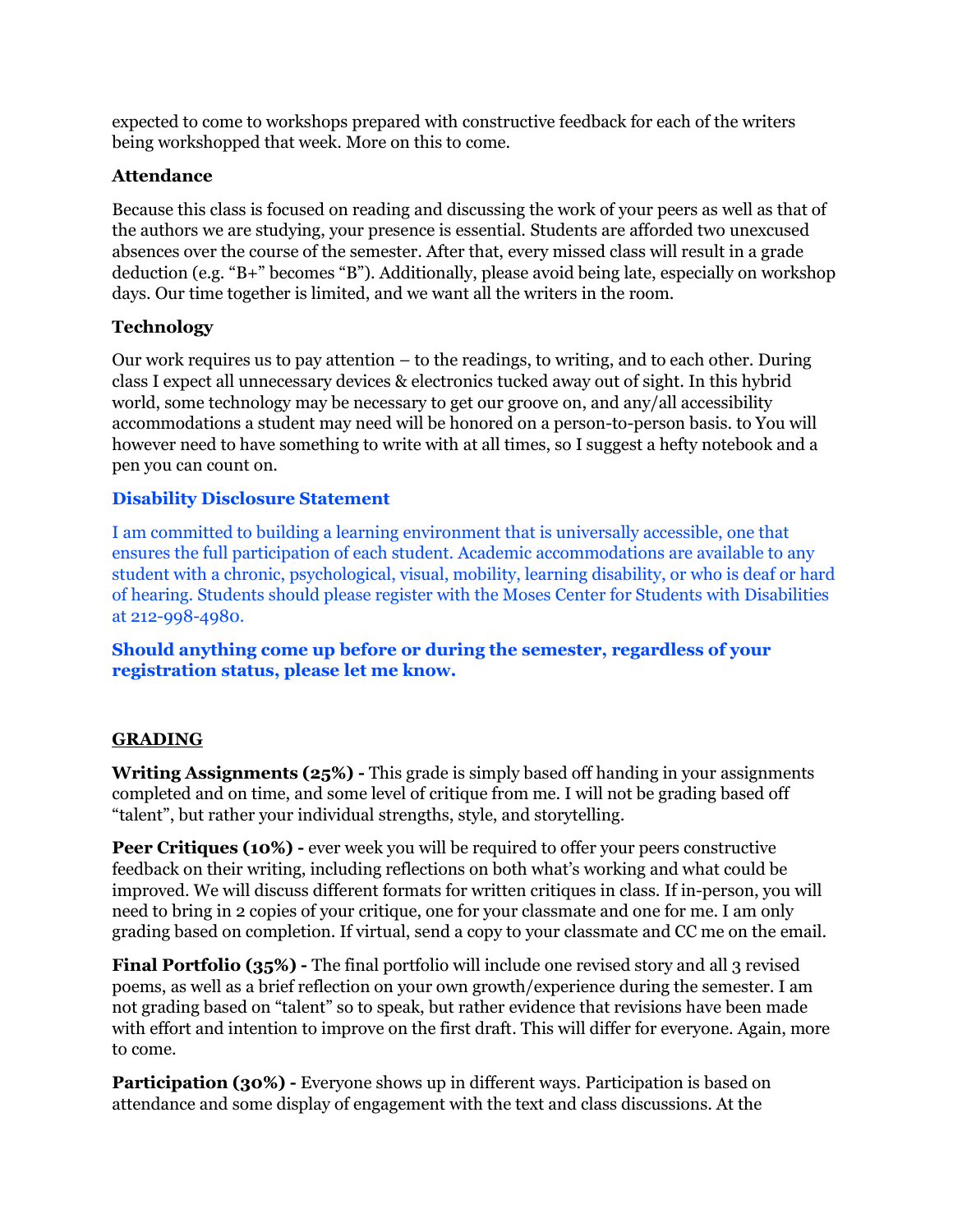beginning of the semester everyone will sign up for a day during which they are required to actively participate in our discussion. This does not mean you are not expected to participate on the other days, but rather that this is an opportunity for more introverted students to highlight their engaging with the texts.

**\*Extra Credit –** I will be alerting you to different readings and craft talks being held at NYU throughout the semester. Attending an event and writing a brief reflection will be worth **1 additional point to your final participation grade per event.**

## **Note on Plagiarism**

Just don't. There is a zero-tolerance plagiarism policy in this course, and all instances of plagiarism will be reported to the department. I have no problem snitching on you. You came here to write, so let's write without fear and *in our own words.* If you are struggling to submit an assignment on time, talk to me in advance and we can work something out.

## **CREATING A COMMUNITY OF WRITERS**

By virtue of signing up for this course you are saying yes to the title of writer, and to becoming a part of a community of writers. Together we will explore how this community functions, but there are some basic workshopping/community ground rules I want to lay:

- $\triangleright$  Do not assume the speaker regardless of how autobiographical in nature, when we discuss the work of others, we do so with the understanding that the speaker and the author are not the same person.
- $\triangleright$  Critique the writing, not the writer– when we read the work of our peers, our job is focus on their words, their form, their style, and how the work makes us feel. Criticizing the personal experiences, identity, or character of a writer in our community during workshop is not the vibe.
- $\triangleright$  Be present you give what you get. Give each other your attention, your thoughts, and your respect.
- Brave space, not safe space– no space is truly 'safe'. I can't promise that nothing/no one (including myself) in this class will ever cause harm, trigger someone, or rattle our flow. We can only commit ourselves to building a space where accountability, empathy, respect, and dialogue take precedent. There will be *no holleration, hateration in this dancerie*. People are trying to dance!

We are here in service to and in search of the written word, and in community with each other. More to come.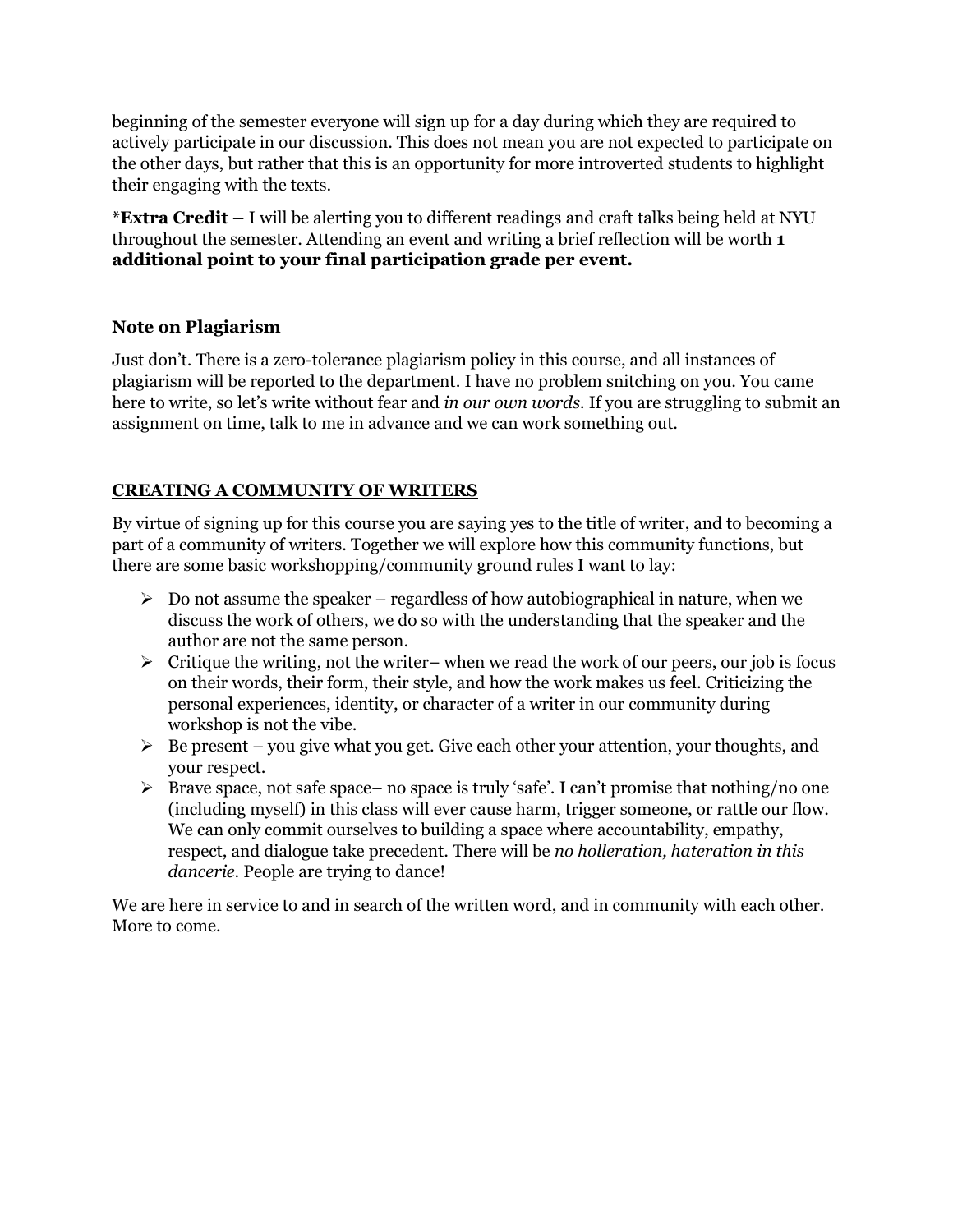## **SCHEDULE**

| <b>WEEK1-Introduction</b>                                                                                                                                                                                                                     |
|-----------------------------------------------------------------------------------------------------------------------------------------------------------------------------------------------------------------------------------------------|
| M-9/6-NO CLASS, Labor Day                                                                                                                                                                                                                     |
| W 9/8 - Darin Strauss "Notes on Narrative"                                                                                                                                                                                                    |
| <b>PART 1 ~ PROSE</b>                                                                                                                                                                                                                         |
| <b>WEEK 2 - Narrator</b>                                                                                                                                                                                                                      |
| $\mathbf{M}$ 9/13 – Sunsan Sontag "On Style"<br>J.D. Salinger, "A Perfect Day for Bananafish"<br>Toni Cade Bambara, "The Lesson"                                                                                                              |
| $\mathbf{W}$ 9/15 – Mark Twain, "A True Story, Repeated Word for Word As I Heard It"<br>Mark Twain, "The Celebrated Jumping Frog of Calaveras County"<br><b>Discussion Topic: Death of the Author</b><br><b>Tiny Mini Mock Prose Workshop</b> |
| WEEK $3 - Arc$                                                                                                                                                                                                                                |
| M 9/20 - Neil Gaiman, "Sunbird"<br>Shirley Jackson, "The Lottery"<br>John Steinbeck, "Breakfast"<br><b>W</b> 9/22 <i>Workshop Prose</i> #1                                                                                                    |
| WEEK $4 - Time$                                                                                                                                                                                                                               |
| M 9/27 - Sandra Cisneros, "Woman Hollering Creek"<br>James Baldwin, "Sonny's Blues"                                                                                                                                                           |
| <b>W</b> 9/29 <i>Workshop Prose</i> #1                                                                                                                                                                                                        |
| WEEK 5 - Magical Realism                                                                                                                                                                                                                      |
| M 10/4 - Nnedi Okorafor, "Biafra"<br>Gabriel Garcia Marquez, "A Very Old Man with Enormous Wings"<br>Ted Chiang, "Story of Your Life"                                                                                                         |
| <b>W</b> 10/6 <i>Workshop Prose</i> #1                                                                                                                                                                                                        |
| <b>WEEK 6 - It's Personal</b>                                                                                                                                                                                                                 |
| $T10/12$ – Theodor W. Adorno - "The Essay as Form"<br>Dagmawi Woubshet, "New World Alphabet"<br>Maxine Hong Kingston, "No Name Woman"                                                                                                         |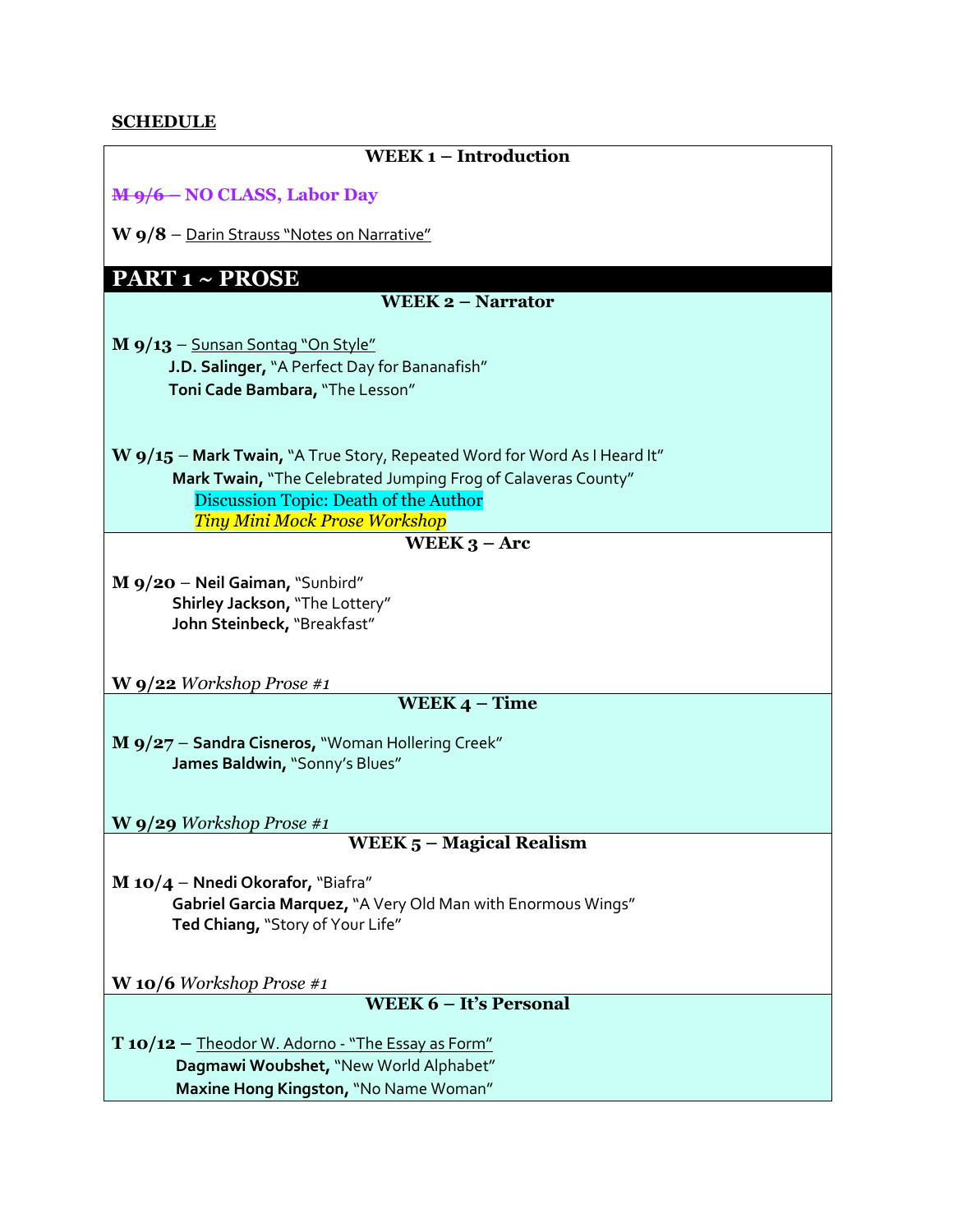**W 10/13** *Workshop Prose #2*

## **WEEK 7 –** *The Book of Delights*

**M 10/18** – **Ross Gay,** *The Book of Delights*

**W 10/20** *Workshop Prose #2*

**PART 2 ~ POETRY**

**WEEK 8 – Classic Forms I Learned About in English Class**

**M 10/25** – Edward Hirsch: *How to Read A Poem* (Chapters 1&2)

 Reading Packet: **William Shakespeare** "Sonnet 18"; **Edna St. Vincent Millay** "The courage that my mother had"; **Sappho** "Ode to Aphrodite"; **Pablo Neruda** "Ode to My Socks"; **Dorothy Parker**"Rondeau Redoublé (and Scarcely Worth the Trouble, at That)"; **Paul Laurence Dunbar** "We Wear the Mask"; **Matsuo Bashō** "[The cry of the cicada]"; **Sonia Sanchez** "Blues Haiku [let me be yo wil<sup>"</sup>

**W 10/27** *Workshop Prose #2*

## **WEEK 9 – Setting Form on Fire**

**M 11/1** – Reading Packet: **Emily Dickinson** "Because I could not stop for Death" (479); **Jericho Brown** "Duplex"; **Terrence Hayes** "The Golden Shovel"; **Ocean Vuong** "Seventh Circle of Earth"; **Charles Jensen** "Poem in Which Words Have Been Left Out"

*Tiny Mini Mock Poetry Workshop*

**W 11/3** *Workshop Poem #1*

## **WEEK 10 – Imagery & Sensation**

**M 11/8** – Gertrude Stein "Poetry and Grammar"

 Reading Packet: **Joy Harjo** "The Woman Hanging from the Thirteenth Floor Window"; **William Carlos Williams** "This Is Just To Say"; **Layli Long Soldier** "Talent"; **Mary Oliver** "Wild Geese"; **Danez Smith** "Dinosaurs in the Hood"

**W 11/10** *Workshop Poem #1*

## **WEEK 11 – Persona**

**M 11/15** – Reading Packet: **Lucille Clifton** "brothers"; **Patricia Smith** *Blood Dazzler* (excerpt); **Sylvia Plath** "Lady Lazareth"; **Langston Hughes** "Mother to Son"

**W 11/27** *Workshop Poem #2*

**WEEK 12 – Sign of the Times**

**M 11/22** – Reading Packet: **Allen Ginsberg** *HOWL* (excerpt); **Joe Brainard** *I Remember* (excerpt); **June Jordan** "On the loss of Energy (and Other Things)"; **Tiana Clark** "Broken Ghazal for Walter